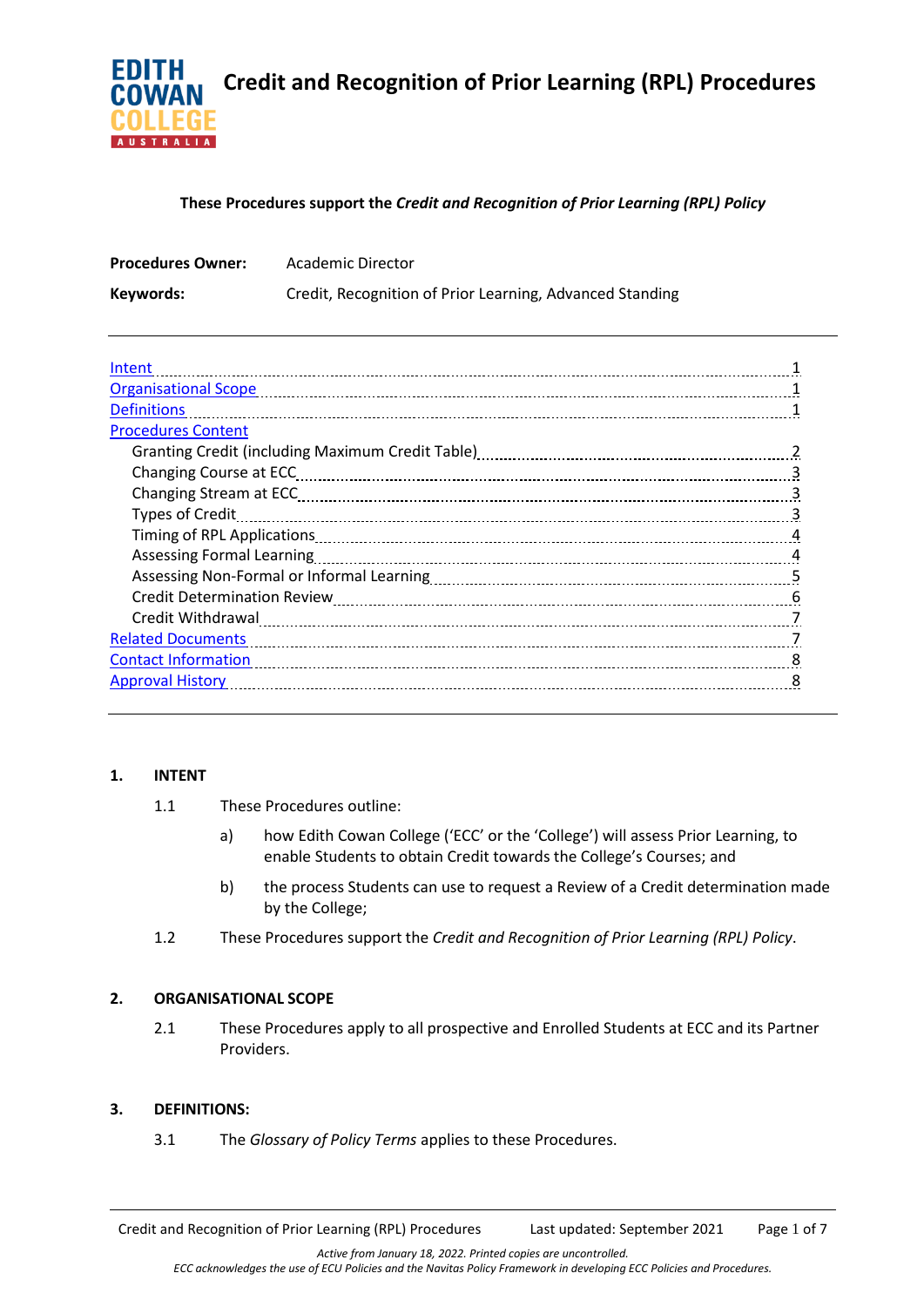

# **4. PROCEDURES CONTENT:**

### **Granting Credit**

- 4.1 The College may grant Credit for Prior Learning to a Student, where the integrity, reputation and qualification of a Course can be maintained, and where Students granted Credit are not disadvantaged in achieving their Course Learning Outcomes.
- 4.2 The College may grant Credit to a Student for:
	- a) Formal Learning; or
	- b) Informal Learning or Non-Formal Learning.
- 4.3 The College will not grant Credit:
	- a) if a Student's academic performance in their Formal Learning at a previous education provider does not meet ECC's expected level of achievement;
	- b) where the Credit sought is for a Unit that the Student has already attempted and received a finalised grade for at the College; or
	- c) in relation to any Formal Learning, Informal Learning or Non-Formal Learning undertaken during any period of Exclusion from the College (this does not include pre-approved cross-institutional studies).
- 4.4 A Student may be granted an amount of Block and/or Specified Credit up to the maximums set out in the [Maximum Credit Table:](https://www.google.com/url?sa=t&rct=j&q=&esrc=s&source=web&cd=1&cad=rja&uact=8&ved=2ahUKEwjv64KzxJ_kAhXT73MBHbOkB90QFjAAegQIABAC&url=http%3A%2F%2Fintranet.ecu.edu.au%2F__data%2Fassets%2Fpdf_file%2F0005%2F784274%2FAdvanced-Standing-Maximum-Credit-Table.pdf&usg=AOvVaw03C1tCO1QEsEYV-R914Eaf)

| <b>Basis of RPL or Credit</b>     | Diploma Year 1                | Diploma Year 2             |
|-----------------------------------|-------------------------------|----------------------------|
| <b>Transfer (applicant holds)</b> |                               |                            |
| Year 11 only                      | No Credit                     | No Credit                  |
| Year 12 only                      | Block Credit up to 120 Credit | No Credit                  |
|                                   | Points                        |                            |
| Uni Preparation or                | Block Credit up to 120 Credit | No Credit                  |
| <b>Enabling Course</b>            | Points and some specified     |                            |
|                                   | Credit                        |                            |
| AQF 5 equivalent Units            | Block Credit up to 120 Credit | 4 Units (60 Credit Points) |
|                                   | Points                        | <b>Specified Credit</b>    |
| Associate Degree                  | N/A                           | 4 Units (60 Credit Points) |
|                                   |                               | <b>Specified Credit</b>    |
| Bachelor's Degree                 | N/A                           | 4 Units (60 Credit Points) |
|                                   |                               | <b>Specified Credit</b>    |

### **Maximum Credit Table**

Additional Credit may only be given with the prior written approval of the Academic Director. All instances of this are to be noted at the next Academic Council meeting.

- 4.5 For International Students:
	- a) where Unit Credit is granted prior to Course Enrolment, the actual Course duration will be recorded on the Confirmation of Enrolment (CoE) by ECC Admissions Staff; and
	- b) where Unit Credit is granted after Enrolment, the change of Course duration will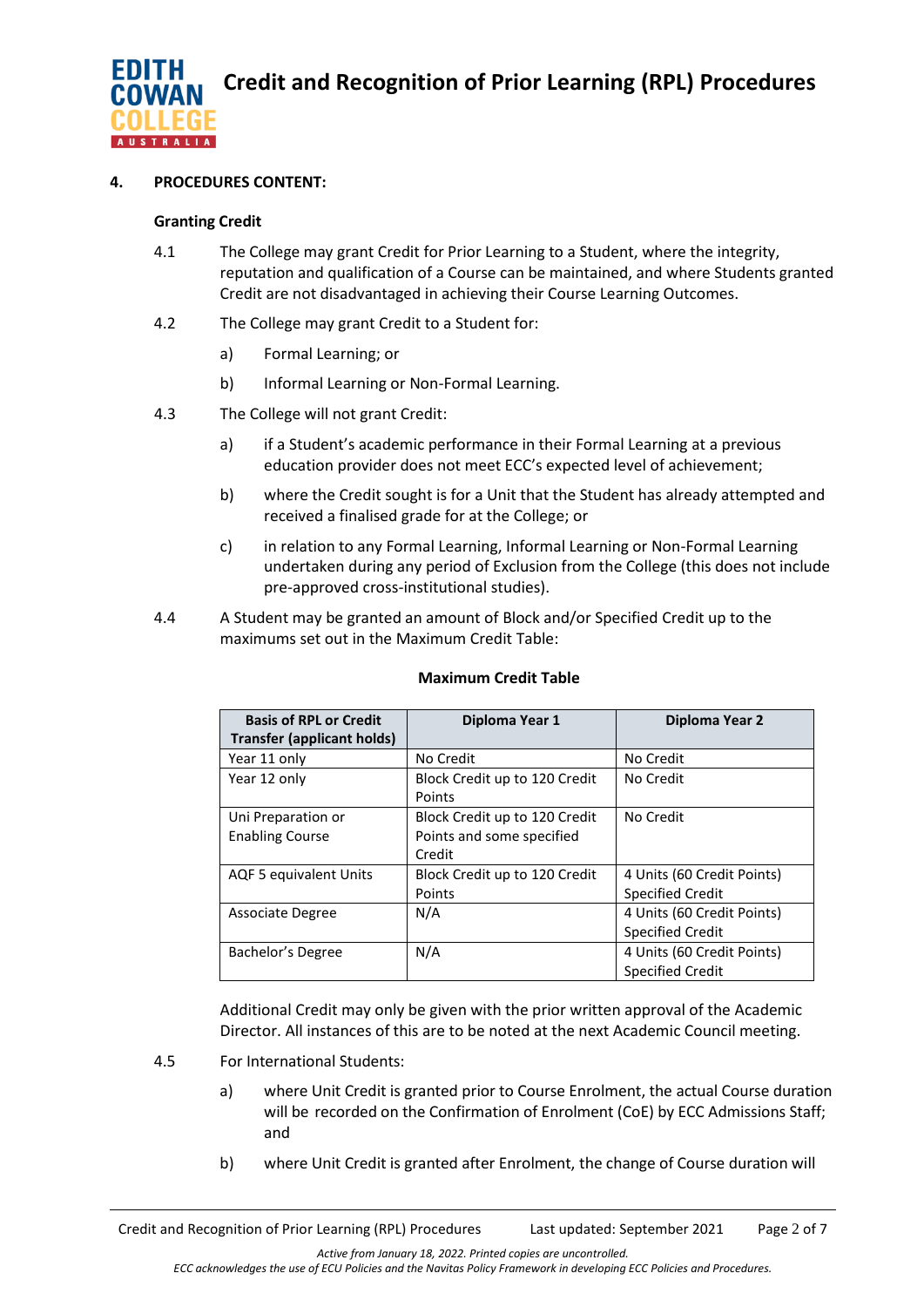

be reported via PRISMS under Section 19 of the *Educational Services for Overseas Students Act 2000*.

- 4.6 Regardless of the nature or amount of Credit granted, all specific requirements of the Course must be fulfilled.
- 4.7 A Student who receives Credit for Prior Learning is not then entitled to earn additional Credit during their Course for completing the relevant Units in relation to which Credit has been given. A Student may elect to withdraw their application for Credit or ask that the Credit granted be reversed.

# **Changing Course at ECC**

- 4.8 If a Student transfers from one incomplete ECC Course to another:
	- a) the Credit approved in the original Course will not be transferred automatically a new RPL determination will be made as part of a Course change request; or
	- b) their application for Credit can be reversed, and the Student can rely upon the same Prior Learning in support of a new application for Credit in respect of their new Course.

Students will be informed of any potential changes to their Course duration, cost and Units required.

4.9 When a student changes Course at ECC, successfully completed Units from the original Course will be listed as 'Exemptions' (Ex) on the Student's Transcript, because they are considered Credit granted via RPL, unless the Unit name and number is identical in both Courses.

# **Changing Stream within an ECC Course**

- 4.10 If a Student transfers from one Stream to another within an ECC Course, the Academic Program Coordinator will determine the Units the Student must complete to meet the new Stream requirements and will inform the Student in writing. A change of Stream usually means that the Student will be required to complete the Stream-specific units, and therefore to complete more than the standard number of Units to successfully complete the Diploma.
- 4.11 When a Student changes Stream within an ECC Course, the Grade and Mark received for all Units in the Course will be listed on the Student's Transcript.

# **Types of Credit**

- 4.12 Credit may be granted as follows:
	- a) **Specified Credit**: The Student is given Credit for specific Units. Specified Credit will only be given where there is at least 70% equivalence in Learning Outcomes of the Prior Learning when compared to the relevant Unit;
	- b) **Unspecified Credit**: The Student is given Credit towards a Course, so that they are required to complete fewer Units during their Course (i.e. Credit for elective units); or
	- c) **Block Credit**: The Student is given Credit for a block component of a Course (i.e. the first 60 credit points of a Course).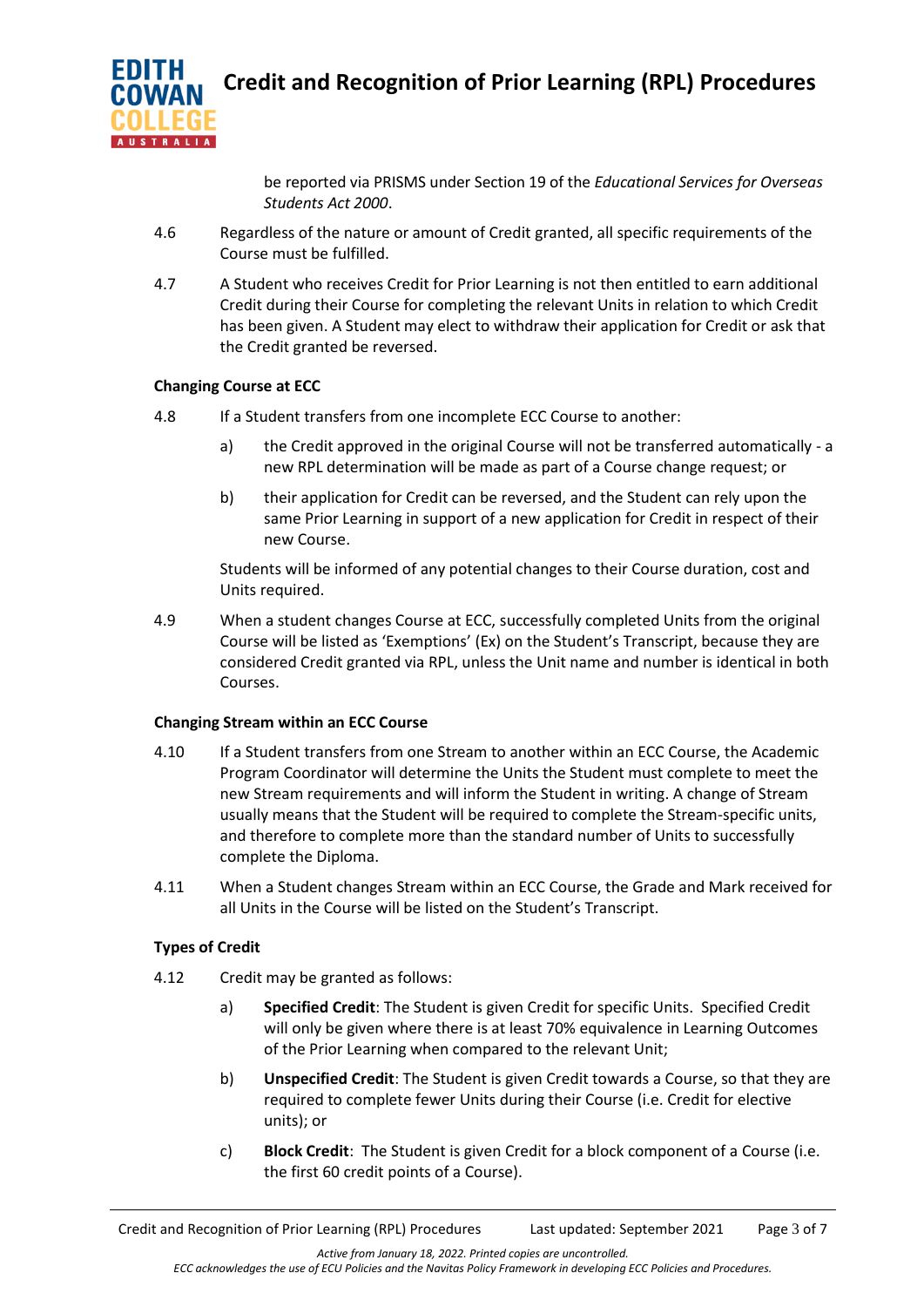

- 4.13 Only Specified Credit can be applied to a designated Unit.
- 4.14 Where Credit is given, no numerical mark from the Prior Learning will be transferred or awarded to the Student, nor will it be included when determining a Student's Weighted Average Mark / Course-Weighted Average.

## **Timing of RPL Applications**

- 4.15 Recognition of Prior Learning can be used for possible entry into to a Course, or the provision of Credit within a Course.
- 4.16 Applications for Credit should normally be lodged by:
	- a) Domestic students, before the commencement of the relevant Study Period; and
	- b) International students, when the Student applies for entry to the College.
- 4.17 If an applicant submits an application for RPL once they have commenced the Study Period, the application must be lodged before the end of Week 1 of the Study Period in order for it to qualify for an Exemption in that Study Period.
- 4.18 If the RPL application is submitted after Week 1 of the Study Period, Unit Credit may still be granted at the discretion of the Academic Director; however, it does not qualify for a refund of Unit fees under the *Refund Policy*.

### **Assessing Formal Learning**

- 4.19 A Student may apply for Credit, or for recognition they have met some or all of the Admission requirements for their intended Course, based on Prior Formal Learning.
- 4.20 An application based on Formal Learning must include:
	- a) verifiable copies of any relevant statements of academic record;
	- b) Unit Outlines or other official documentation relating to the Prior Learning; and
	- c) other information the Academic Director may reasonably require.
- 4.21 The requirements in 4.20(a) and b) will be waived where the Student is relying upon prior Formal Learning undertaken at the College.
- 4.22 An application based on Formal Learning will be referred to the relevant Academic Program Coordinator for determination.
- 4.23 In determining an application based on Formal Learning, the Academic Program Coordinator will have due regard to:
	- a) the merit and quality of the application and the ability to verify the Student and the Student's participation in the Prior Learning (see 4.16);
	- b) th[e Maximum Credit Table;](https://www.google.com/url?sa=t&rct=j&q=&esrc=s&source=web&cd=1&cad=rja&uact=8&ved=2ahUKEwjv64KzxJ_kAhXT73MBHbOkB90QFjAAegQIABAC&url=http%3A%2F%2Fintranet.ecu.edu.au%2F__data%2Fassets%2Fpdf_file%2F0005%2F784274%2FAdvanced-Standing-Maximum-Credit-Table.pdf&usg=AOvVaw03C1tCO1QEsEYV-R914Eaf)
	- c) the *[Admissions Policy](http://policysearch.ecu.edu.au/WebDrawer.PolicySearch/Record/585/file/document)* (including its Entry Standards, Academic Admission Bands and English Language Bands);
	- d) the entry level of prior schooling or education required for entry into the Prior Learning;
	- e) the quality, length, depth of study and content of the Prior Learning, including the status of the Course or the other education provider (including recognition under

*Active from January 18, 2022. Printed copies are uncontrolled.*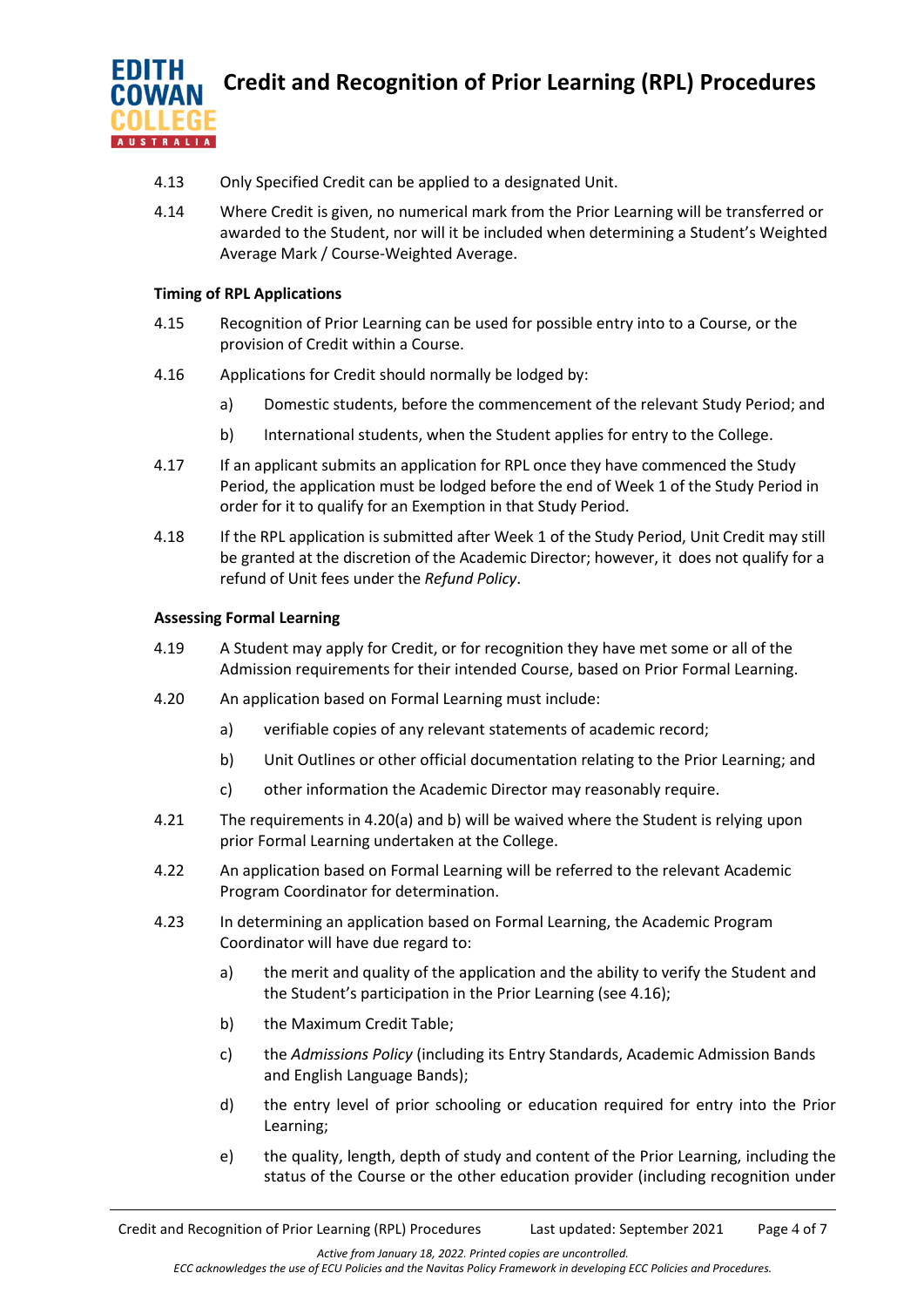

the Australian Qualifications Framework, the National Academic Recognition Information Centre (NARIC) or similar); and

- f) any applicable professional accreditation requirements.
- 4.24 Credit will not normally be granted for Formal Learning that has been completed more than ten years before the time of application for Credit. The Academic Director may impose a shorter or longer time limit in relation to a particular Course or application, provided that the decision to do so is consistent with the principles outlined in 4.20(a).
- 4.25 At the Academic Program Coordinator's direction, the College will as soon as practicable notify the Student in writing of the Credit Determination, including reasons for any refusal to grant Credit.
- 4.26 Approval of RPL for Courses assessed in a language other than English will be approved on a case-by-case basis.

# **Assessing Non-formal or Informal Learning**

- 4.28 A Student may apply to the Academic Director for Credit, or for recognition they have met some or all Admission requirements for their intended Course, based on Prior Informal Learning or Non-Formal Learning.
- 4.29 An application based on Informal Learning or Non-Formal Learning must include:
	- a) material that demonstrates the Student's Prior Learning and the relevant skills, knowledge and understanding the Student has (including publications, portfolios, testimonies, letters from employers or clients, tanglible outputs, etc.); and
	- b) other information the Academic Director may reasonably require.
- 4.30 Students submitting applications based on Informal or Non-Formal Learning may be asked to provide a statement outlining how they have meet Learning Outcome(s).
- 4.31 An application based on Informal Learning will be referred to the relevant Academic Program Coordinator for determination.
- 4.32 In determining an application based on Informal Learning or Non-Formal Learning, the Academic Program Coordinator:
	- a) will evaluate the material presented against the following criteria:
		- **Validity**  prior learning should be relevant to the intended Course and the relevant Learning Outcomes, and the knowledge and skills obtained in Prior Learning should still be current when compared to the content of the relevant Unit or Course;
		- **Achievement** the Student's level of achievement in the Prior Learning should be consistent with the qualification level and type specified for the relevant Unit or Course;
		- **Authenticity** the Prior Learning claimed by the Student and the standard of achievement must be verifiable; and
		- **Sufficiency** the evidence of Prior Learning must be sufficient as to reliably verify that there is at least 70% equivalence in Learning Outcomes of the Prior Learning when compared to the relevant Unit;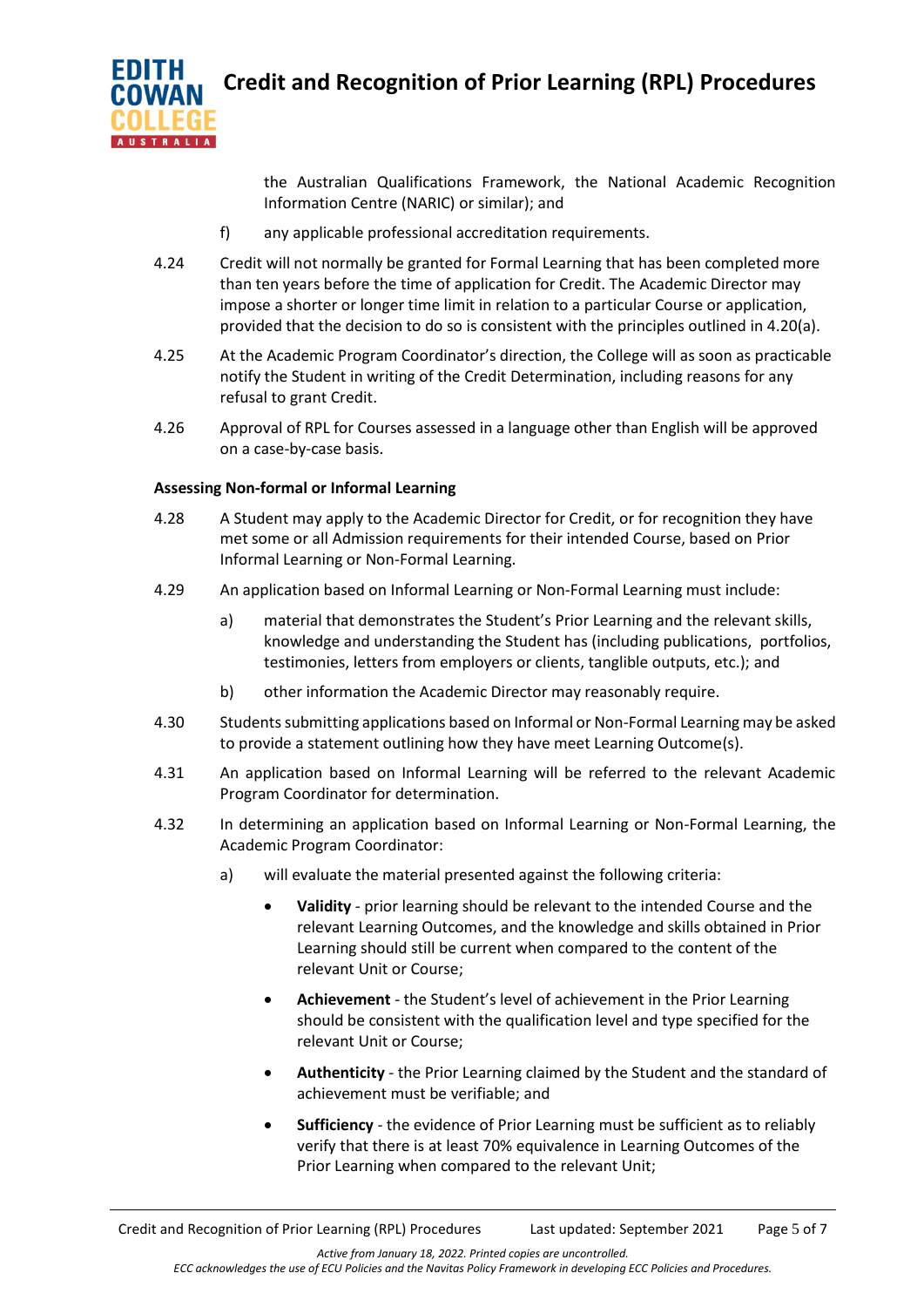

- b) will have regard to the [Maximum Credit Table;](https://www.google.com/url?sa=t&rct=j&q=&esrc=s&source=web&cd=1&cad=rja&uact=8&ved=2ahUKEwjv64KzxJ_kAhXT73MBHbOkB90QFjAAegQIABAC&url=http%3A%2F%2Fintranet.ecu.edu.au%2F__data%2Fassets%2Fpdf_file%2F0005%2F784274%2FAdvanced-Standing-Maximum-Credit-Table.pdf&usg=AOvVaw03C1tCO1QEsEYV-R914Eaf)
- c) may consult with other suitably qualified Staff; and
- d) may require the applicant to complete a written, oral, and/or practical assessment to determine their level of Prior Learning, including the requirement to sit an Examination for a Unit.
- 4.33 At the Academic Program Coordinator's direction, the College will as soon as practicable notify the Student in writing of the Credit Determination, including reasons for any refusal to grant Credit.
- 4.34 Students may apply for RPL where they have successfully completed Units at a similar level and standard in previous studies. A pass is considered to be 50% or higher. A near pass grade (less than 50%) or conceded pass is not considered to be successful completion of a Unit.

# **Credit and RPL Review**

- 4.35 A Student who is dissatisfied with a Credit determination may (using the Prescribed Process) within 14 (fourteen) Calendar Days, apply to the Academic Director for a Formal Review of the Credit determination.
- 4.36 A request for a Formal review may only be made on one or more of the following grounds:
	- a) the a process was not duly carried out in accordance with these Procedures or the *[Credit and Recognition of Prior Learning \(RPL\) Policy;](http://policysearch.ecu.edu.au/WebDrawer.PolicySearch/Record/608/file/document)* or
	- b) the Credit Determination was made contrary to the evidence provided.
- 4.37 The Formal Review will be conducted by the Academic Director.
- 4.38 In conducting the review, the Academic Director may, but is not obliged to:
	- a) consult with any relevant Staff member;
	- b) seek advice from relevant subject matter experts within the College;
	- c) consult with and seek further information or documentation from the Student;
	- d) consider any information or documentation available to them at the time of the Review; and
	- e) rely on any information, guidance or standards (if any) provided by the Australian Government Department of Education and Training, the National Academic Recognition Information Centre (NARIC) and any equivalent entity.
- 4.39 Within 14 (fourteen) Calendar Days (or such other time as may be reasonable and communicated to the Student) of the Student's request for a Formal Review, the Academic Director will notify the Student in writing of the Formal Review outcome including reasons for any decision made.
- 4.40 The Formal Review outcome is the final avenue of appeal within the College in relation to Credit Determinations.